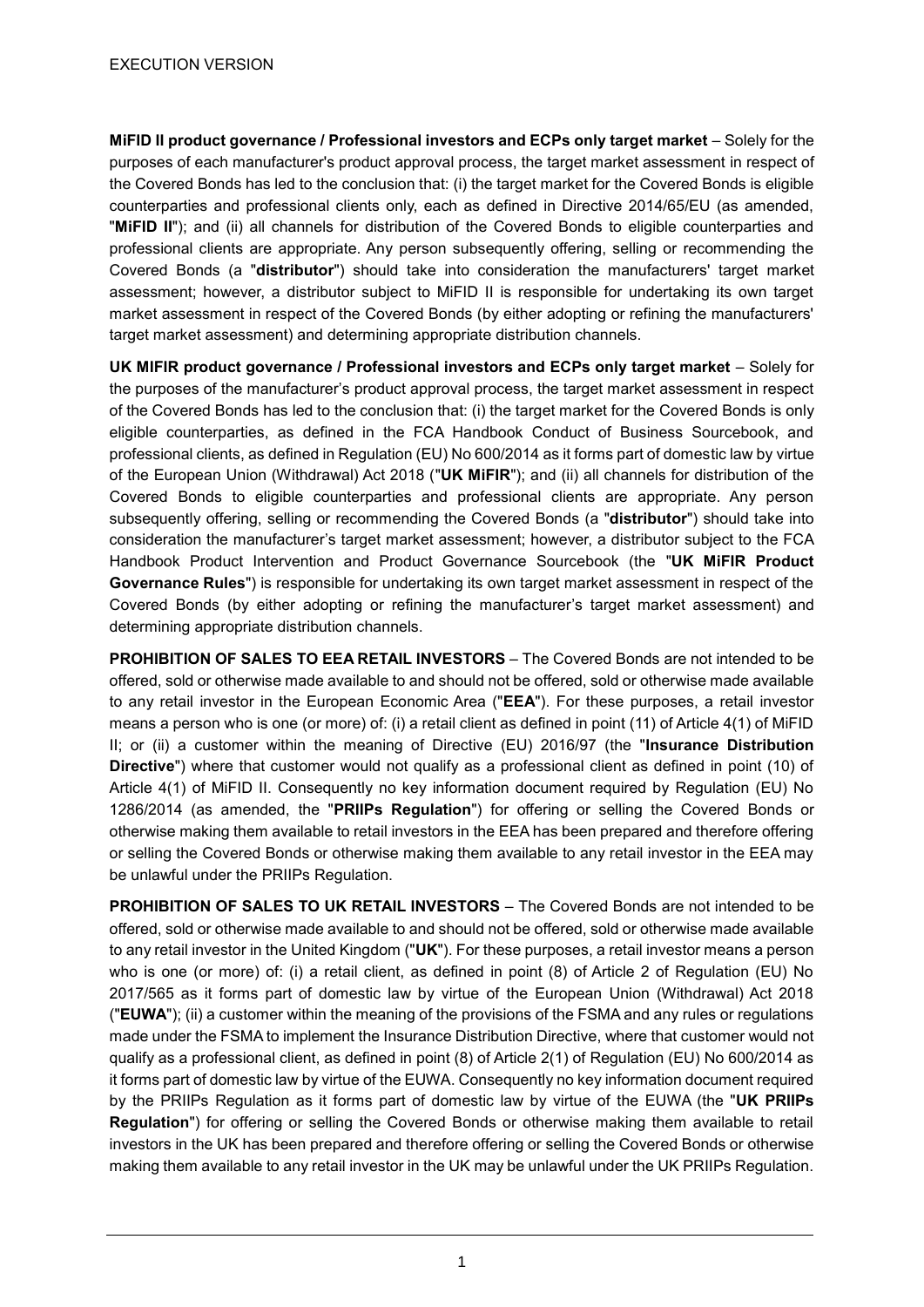**Notification under Section 309B(1)(c) of the Securities and Futures Act (Chapter 289) of Singapore (the "SFA")** - In connection with Section 309B of the SFA and the Securities and Futures (Capital Markets Products) Regulations 2018 of Singapore (the "**CMP Regulations 2018**"), the Issuer has determined the classification of the Covered Bonds as capital markets products other than prescribed capital markets products (as defined in the CMP Regulations 2018) and Specified Investment Products (as defined in MAS Notice SFA 04-N12: Notice on the Sale of Investment Products and MAS Notice FAA-N16: Notice on Recommendations on Investment Products).

## **Pricing Supplement dated 18 May 2021**

# **UNITED OVERSEAS BANK LIMITED** *(incorporated with limited liability in the Republic of Singapore) (Company Registration Number 193500026Z)*

Legal Entity Identifier: IO66REGK3RCBAMA8HR66

## **Issue of €750,000,000 0.10 per cent. Covered Bonds due 2029**

unconditionally and irrevocably guaranteed as to payments of interest and principal by **Glacier Eighty Pte. Ltd.** *(incorporated with limited liability in the Republic of Singapore) (Company Registration Number 201531119W)* under the U.S.\$8,000,000,000 Global Covered Bond Programme

# **PART A – CONTRACTUAL TERMS**

Terms used herein shall be deemed to be defined as such for the purposes of the Conditions set forth in the Offering Circular dated 6 April 2021 (the "**Offering Circular**"). This document constitutes the Pricing Supplement of the Covered Bonds described herein and must be read in conjunction with the Offering Circular. Full information on the Issuer, the CBG and the offer of the Covered Bonds is only available on the basis of the combination of this Pricing Supplement and the Offering Circular. The Offering Circular has been published on the website of the Singapore Exchange Securities Trading Limited ("**SGX-ST**").

Where interest, discount income, prepayment fee, redemption premium or break cost is derived from any of the Covered Bonds by any person who is not resident in Singapore and who carries on any operations in Singapore through a permanent establishment in Singapore, the tax exemption available for qualifying debt securities (subject to certain conditions) under the Income Tax Act, Chapter 134 of Singapore (the "**Income Tax Act**"), shall not apply if such person acquires such Covered Bonds using the funds and profits of such person's operations through a permanent establishment in Singapore. Any person whose interest, discount income, prepayment fee, redemption premium or break cost derived from the Covered Bonds is not exempt from tax (including for the reasons described above) shall include such income in a return of income made under the Income Tax Act.

|   |       | lssuer:                                             | United Overseas Bank Limited       |
|---|-------|-----------------------------------------------------|------------------------------------|
|   | (ii)  | <b>Covered Bond Guarantor:</b>                      | Glacier Eighty Pte. Ltd.           |
|   | (iii) | <b>Calculation Agent:</b>                           | Deutsche Bank AG, Hong Kong Branch |
| 2 | (i)   | Series Number:                                      | 9                                  |
|   | (ii)  | Tranche Number:                                     | 1                                  |
|   | (iii) | Date on which the Covered Bonds<br>become fungible: | Not Applicable                     |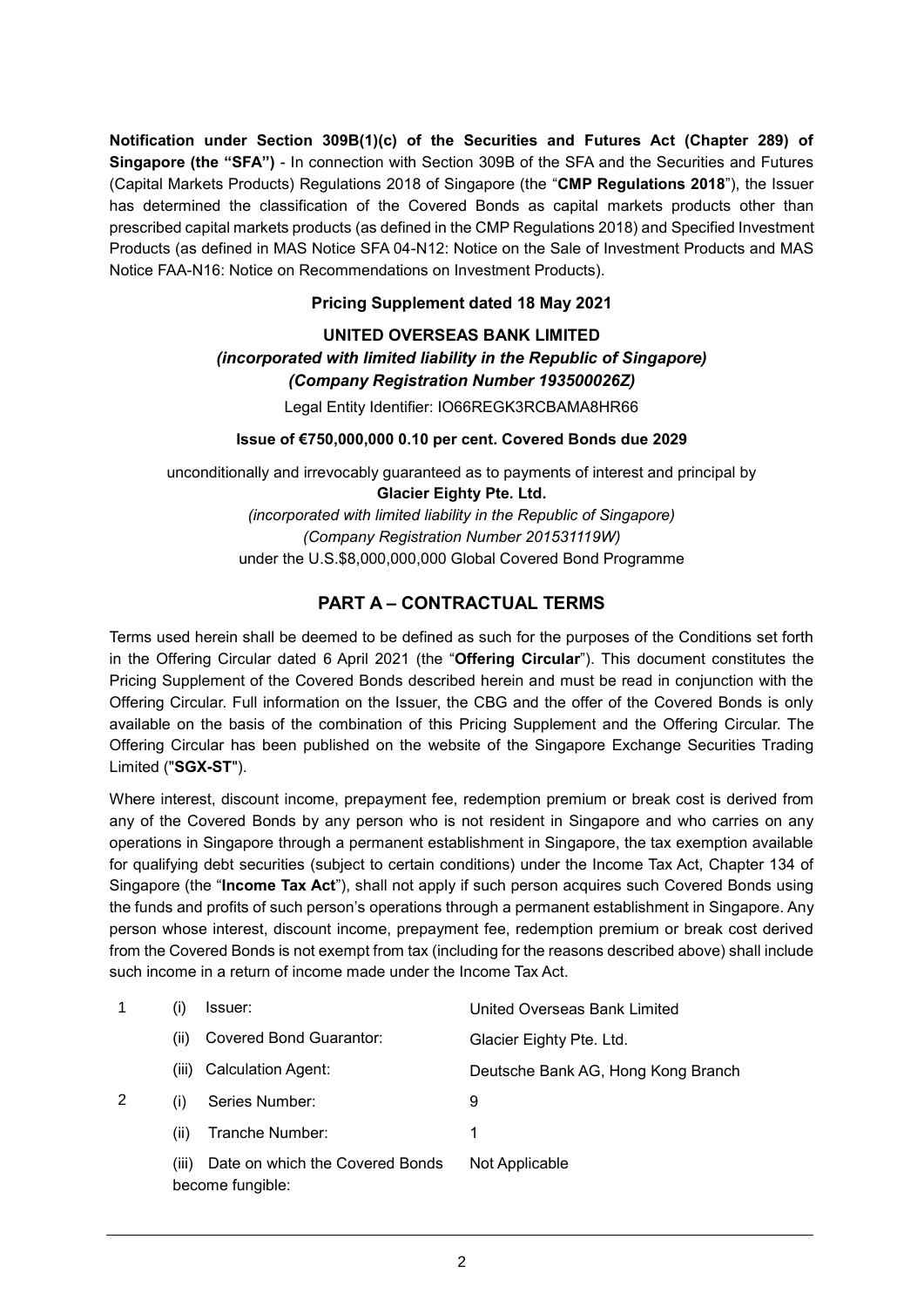| 3  | <b>Specified Currency or Currencies:</b> |                                                                                                                                                              | EUR/€/euro                                                                                                                                                                             |
|----|------------------------------------------|--------------------------------------------------------------------------------------------------------------------------------------------------------------|----------------------------------------------------------------------------------------------------------------------------------------------------------------------------------------|
| 4  | Aggregate Nominal Amount:                |                                                                                                                                                              | €750,000,000                                                                                                                                                                           |
| 5  | <b>Issue Price:</b>                      |                                                                                                                                                              | 99.809 per cent. of the Aggregate Nominal<br>Amount                                                                                                                                    |
| 6  | (i)                                      | <b>Specified Denominations:</b>                                                                                                                              | €100,000 and integral multiples of €1,000 in<br>excess thereof                                                                                                                         |
|    | (ii)                                     | <b>Calculation Amount:</b>                                                                                                                                   | €1,000                                                                                                                                                                                 |
| 7  | (i)                                      | <b>Issue Date:</b>                                                                                                                                           | 25 May 2021                                                                                                                                                                            |
|    | (ii)                                     | Interest Commencement Date                                                                                                                                   | <b>Issue Date</b>                                                                                                                                                                      |
| 8  | (i)                                      | <b>Maturity Date:</b>                                                                                                                                        | 25 May 2029                                                                                                                                                                            |
|    | (ii)                                     | Extended Due for Payment Date of<br><b>Guaranteed Amounts</b><br>corresponding to the Final<br>Redemption Amount under the<br><b>Covered Bond Guarantee:</b> | Applicable<br>Interest Payment Date falling on or nearest to 25<br>May 2030                                                                                                            |
| 9  |                                          | Interest Basis:                                                                                                                                              | For the period from the Issue Date up to but<br>excluding the Maturity Date:                                                                                                           |
|    |                                          |                                                                                                                                                              | 0.10 per cent. Fixed Rate payable annually in<br>arrear (further particulars specified below)<br>(see paragraph 14 below)                                                              |
|    |                                          |                                                                                                                                                              | For the period from and including the Maturity<br>Date up to but excluding the Extended Due for<br>Payment Date:                                                                       |
|    |                                          |                                                                                                                                                              | 1 Month EURIBOR plus 0.182 per cent. per<br>annum payable monthly in arrear (further<br>particulars specified below)                                                                   |
|    |                                          |                                                                                                                                                              | (see paragraph 15 below)                                                                                                                                                               |
| 10 |                                          | <b>Redemption/Payment Basis:</b>                                                                                                                             | Subject to any purchase and cancellation or<br>early redemption, the Covered Bonds will be<br>redeemed on the Maturity Date at 100 per cent.<br>of their nominal amount.               |
| 11 |                                          | Change of Interest Basis:                                                                                                                                    | Applicable, see paragraph 9 above                                                                                                                                                      |
| 12 |                                          | Put/Call Options:                                                                                                                                            | Not Applicable                                                                                                                                                                         |
| 13 |                                          | Covered Bond Swap:                                                                                                                                           |                                                                                                                                                                                        |
|    | (i)                                      | <b>Covered Bond Swap Provider:</b>                                                                                                                           | United Overseas Bank Limited                                                                                                                                                           |
|    | (ii)                                     | Nature of Covered Bond Swap:                                                                                                                                 | Forward Starting (i.e. entered into on the Issue<br>Date but no cashflows will be exchanged under<br>such Covered Bond Swap unless and until<br>service of a Notice to Pay on the CBG) |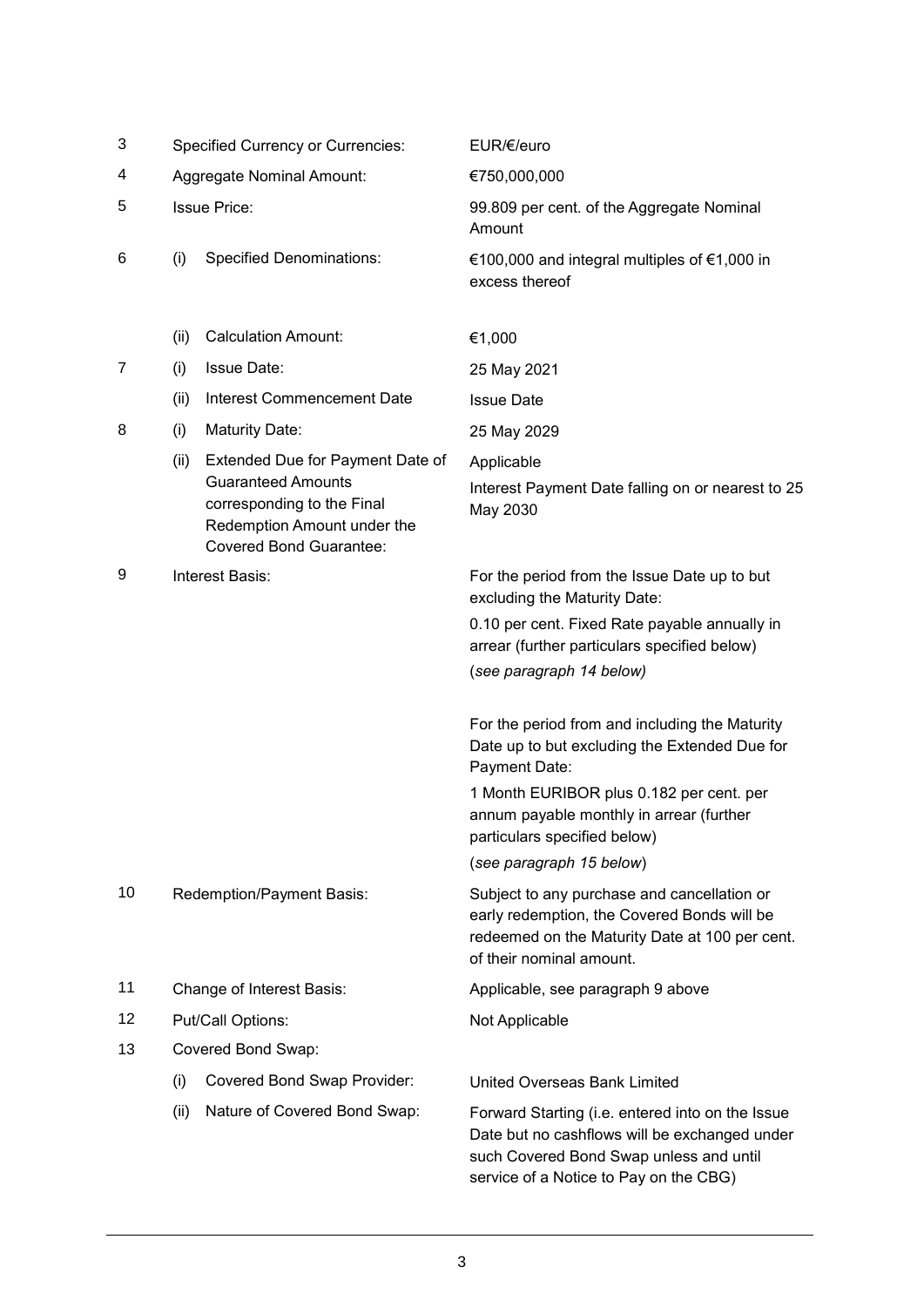# **PROVISIONS RELATING TO INTEREST (IF ANY) PAYABLE**

| 14 | <b>Fixed Rate Covered Bond Provisions:</b>   |                                                                                                                      | Applicable from and including the Issue Date to<br>but excluding the Maturity Date                                                                                                                                                                                                                                                                                                                                       |
|----|----------------------------------------------|----------------------------------------------------------------------------------------------------------------------|--------------------------------------------------------------------------------------------------------------------------------------------------------------------------------------------------------------------------------------------------------------------------------------------------------------------------------------------------------------------------------------------------------------------------|
|    | (i)                                          | Rate of Interest:                                                                                                    | 0.10 per cent. per annum payable annually in<br>arrear on each Interest Payment Date                                                                                                                                                                                                                                                                                                                                     |
|    | (ii)                                         | Interest Payment Date(s):                                                                                            | 25 May in each year commencing on the<br>Interest Payment Date falling on 25 May 2022<br>and ending on the Maturity Date                                                                                                                                                                                                                                                                                                 |
|    | (iii)                                        | Fixed Coupon Amount(s):                                                                                              | €1.00 per Calculation Amount                                                                                                                                                                                                                                                                                                                                                                                             |
|    | (iv)                                         | Broken Amount(s):                                                                                                    | Not Applicable                                                                                                                                                                                                                                                                                                                                                                                                           |
|    | (v)                                          | Day Count Fraction:                                                                                                  | Actual/Actual (ICMA)                                                                                                                                                                                                                                                                                                                                                                                                     |
|    | (vi)                                         | <b>Determination Dates:</b>                                                                                          | 25 May in each year                                                                                                                                                                                                                                                                                                                                                                                                      |
| 15 | <b>Floating Rate Covered Bond Provisions</b> |                                                                                                                      | Applicable from and including the Maturity Date<br>to but excluding the Extended Due for Payment<br>Date                                                                                                                                                                                                                                                                                                                 |
|    | (i)                                          | Interest Period(s):                                                                                                  | The period beginning on and including the<br>Maturity Date and ending on but excluding the<br>first Specified Interest Payment Date and each<br>successive period beginning on and including a<br>Specified Interest Payment Date and ending on<br>but excluding the next succeeding Specified<br>Interest Payment Date, subject to adjustment in<br>accordance with the Business Day Convention<br>set out in (v) below |
|    | (ii)                                         | <b>Specified Interest Payment Dates:</b>                                                                             | The 25th calendar day of each month<br>commencing on but excluding the Maturity Date<br>and ending on the Extended Due for Payment<br>Date, subject to adjustment in accordance with<br>the Business Day Convention set out in (v)<br>below                                                                                                                                                                              |
|    | (iii)                                        | Interest Period Date:                                                                                                | Specified Interest Payment Date                                                                                                                                                                                                                                                                                                                                                                                          |
|    |                                              | (iv) First Specified Interest Payment<br>Date:                                                                       | 25 June 2029                                                                                                                                                                                                                                                                                                                                                                                                             |
|    | (V)                                          | <b>Business Day Convention:</b>                                                                                      | Modified Following Business Day Convention                                                                                                                                                                                                                                                                                                                                                                               |
|    |                                              | (vi) Business Centre(s):                                                                                             | London, Singapore, TARGET 2                                                                                                                                                                                                                                                                                                                                                                                              |
|    |                                              | (vii) Manner in which the Rate(s) of<br>Interest is/are to be determined:                                            | <b>Screen Rate Determination</b>                                                                                                                                                                                                                                                                                                                                                                                         |
|    |                                              | (viii) Party responsible for calculating the<br>Rate(s) of Interest and/or Interest<br>Amount(s) (if not the Agent): | Not Applicable                                                                                                                                                                                                                                                                                                                                                                                                           |

(ix) Screen Rate Determination: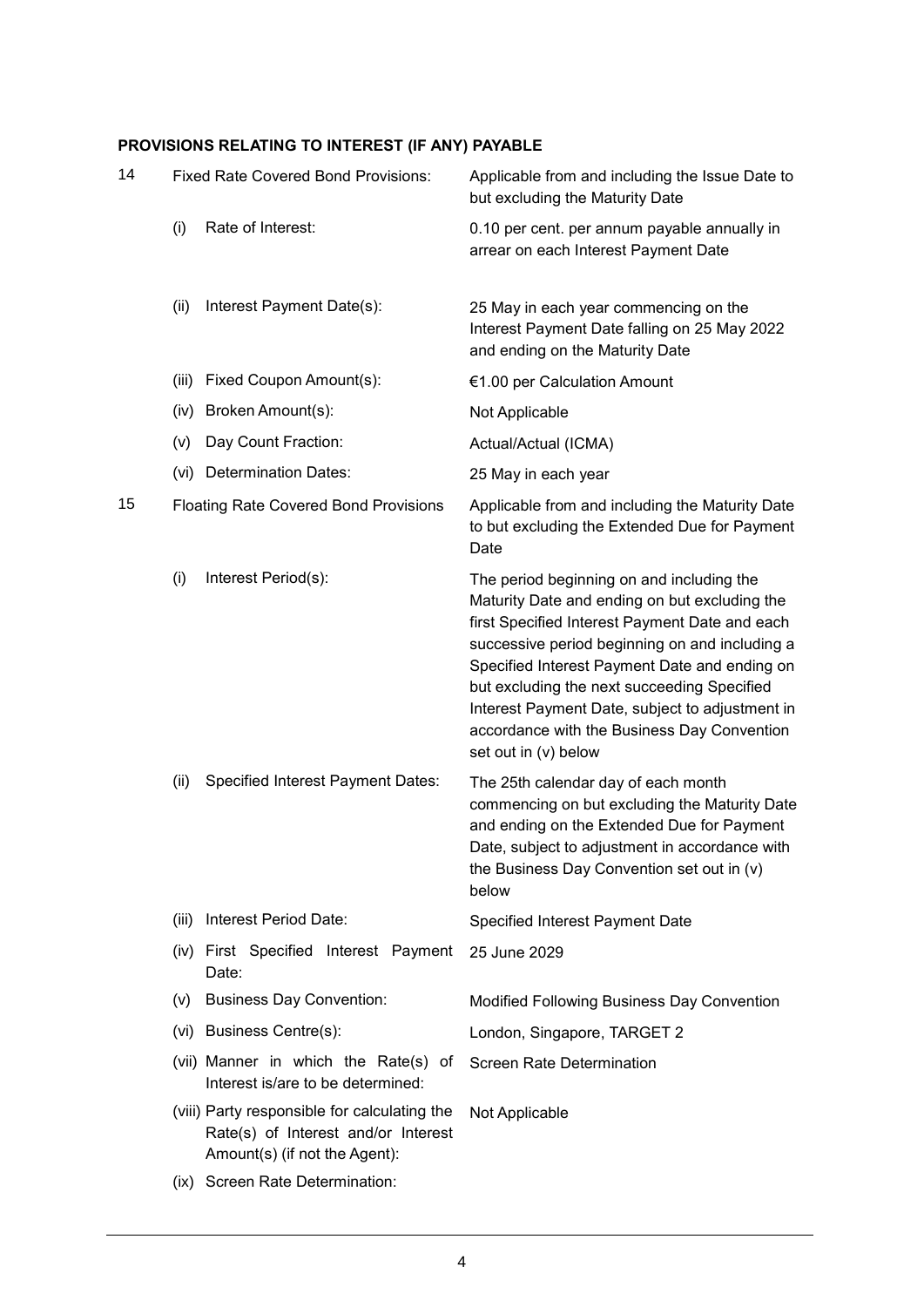|                                          | - Reference Rate:                                                                                                                                                                                                                           | 1 month EURIBOR                                                                                                                |
|------------------------------------------|---------------------------------------------------------------------------------------------------------------------------------------------------------------------------------------------------------------------------------------------|--------------------------------------------------------------------------------------------------------------------------------|
|                                          | - Index Determination:                                                                                                                                                                                                                      | Not Applicable                                                                                                                 |
|                                          | - Interest Determination Date(s):                                                                                                                                                                                                           | The day falling two TARGET Business Days<br>prior to the first day of the Interest Accrual<br>Period                           |
|                                          | - Relevant Screen Page:                                                                                                                                                                                                                     | The display page designated EURIBOR01 on<br>Reuters at 11.00 a.m. (Brussels time) on the<br><b>Interest Determination Date</b> |
|                                          | - Observation Method:                                                                                                                                                                                                                       | Not Applicable                                                                                                                 |
|                                          | $- "p":$                                                                                                                                                                                                                                    | Not Applicable                                                                                                                 |
|                                          | ISDA Determination:<br>(x)                                                                                                                                                                                                                  | Not Applicable                                                                                                                 |
|                                          | (xi) Margin(s):                                                                                                                                                                                                                             | +0.182 per cent. per annum                                                                                                     |
|                                          | (xii) Minimum Rate of Interest:                                                                                                                                                                                                             | Not Applicable                                                                                                                 |
|                                          | (xiii) Maximum Rate of Interest:                                                                                                                                                                                                            | Not Applicable                                                                                                                 |
|                                          | (xiv) Day Count Fraction:                                                                                                                                                                                                                   | Actual/360                                                                                                                     |
|                                          | $(xv)$ Fall<br>back<br>provisions,<br>rounding<br>provisions, denominator and any<br>other terms relating to the method of<br>calculating interest on Floating Rate<br>Covered Bonds, if different from<br>those set out in the Conditions: | Benchmark Replacement (General)                                                                                                |
|                                          | - Lookback/Suspension Period:                                                                                                                                                                                                               | Not Applicable                                                                                                                 |
| <b>PROVISIONS RELATING TO REDEMPTION</b> |                                                                                                                                                                                                                                             |                                                                                                                                |
| 16                                       | Call Option                                                                                                                                                                                                                                 | Not Applicable                                                                                                                 |
| 17                                       | <b>Put Option</b>                                                                                                                                                                                                                           | Not Applicable                                                                                                                 |
| 18                                       | Final Redemption Amount of each<br>Covered Bond:                                                                                                                                                                                            | €1,000 per Calculation Amount                                                                                                  |
| 19                                       | Early Redemption Amount:                                                                                                                                                                                                                    |                                                                                                                                |
|                                          | Early Redemption Amount(s) per<br>Calculation Amount payable on<br>redemption for taxation reasons or on<br>event of default or other early<br>redemption:                                                                                  | €1,000 per Calculation Amount                                                                                                  |
| 20                                       | Details relating to redemption by<br>Instalments: amount of each instalment<br>("Instalment Amount"), date on which<br>each payment is to be made<br>("Instalment Date"):                                                                   | Not Applicable                                                                                                                 |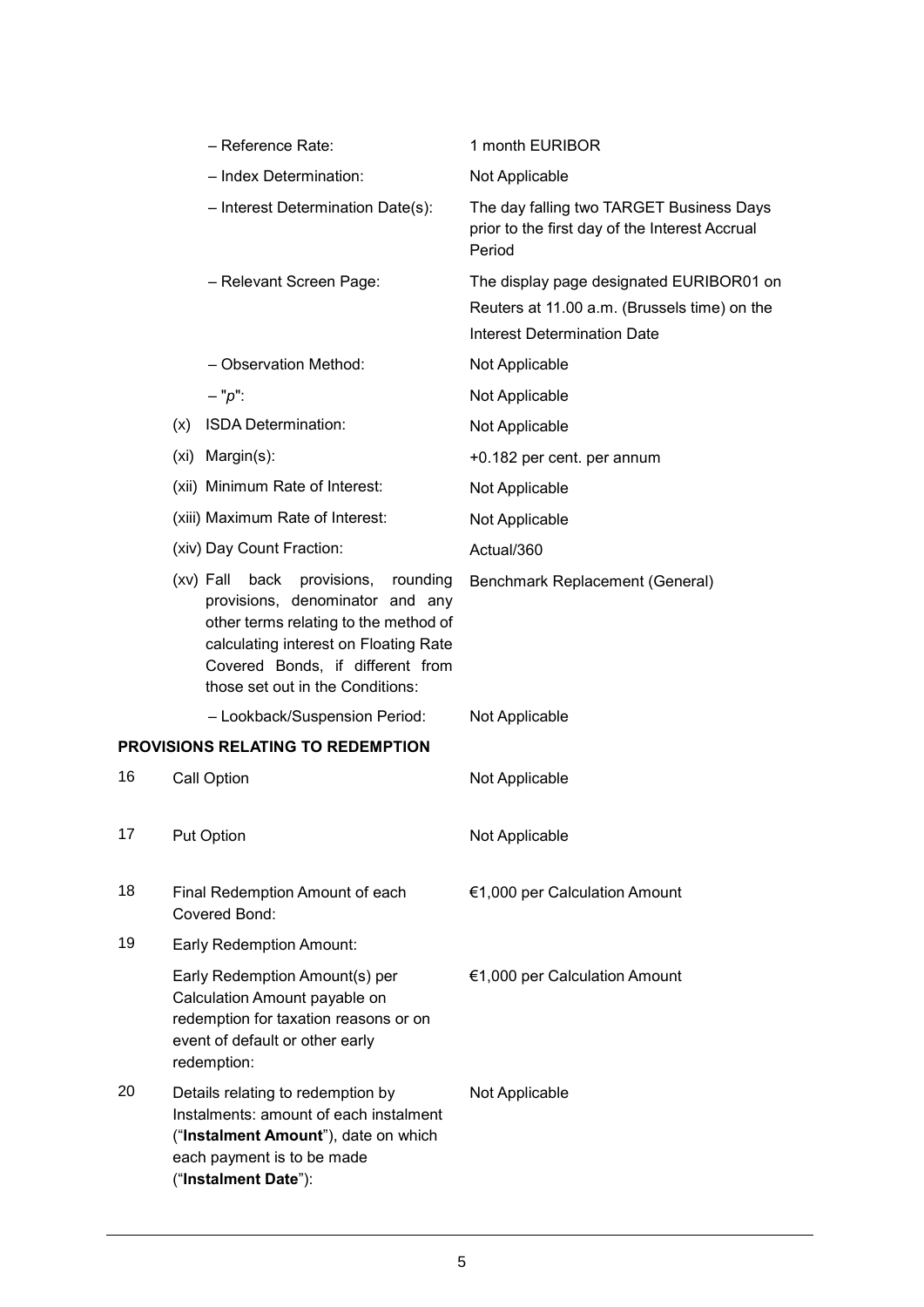### **PROVISIONS RELATING TO UOB SUSTAINABLE COVERED BONDS**

21 UOB Sustainable Covered Bonds: Not Applicable

### **GENERAL PROVISIONS APPLICABLE TO THE COVERED BONDS**

- 22 Form of Covered Bonds: **Registered Covered Bonds:** Regulation S Global Covered Bond (€750,000,000 nominal amount) registered in the name of a nominee for a common depositary for Euroclear and Clearstream, Luxembourg 23 Financial Centre(s): London, Singapore, TARGET 2 24 Talons for future Coupons to be Not Applicable
- attached to Definitive Covered Bonds (and dates on which such Talons mature):

6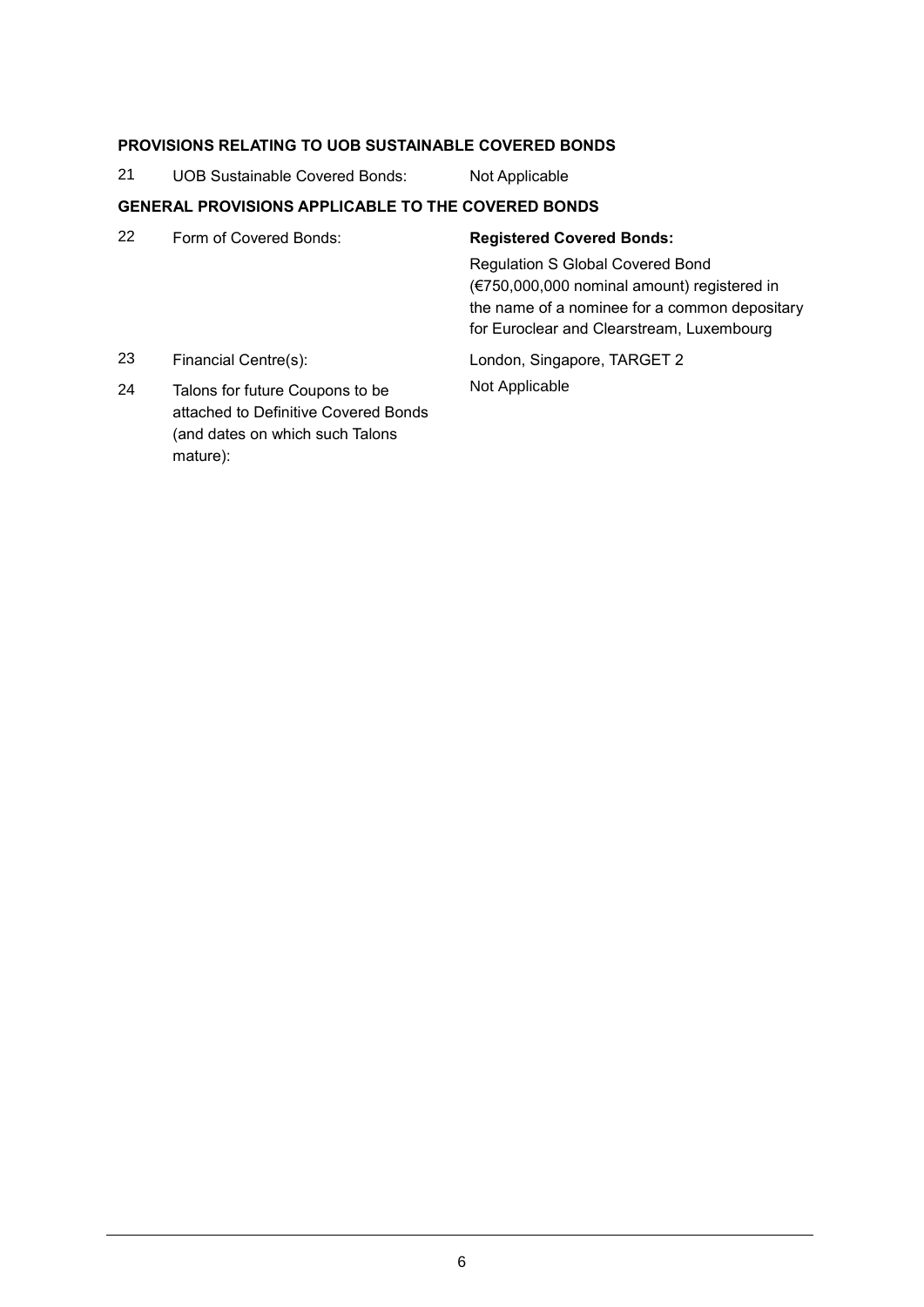## **RESPONSIBILITY**

The Issuer accepts responsibility for the information contained in this Pricing Supplement.

Signed on behalf of United Overseas Bank Limited:

By:  $\frac{2}{\sqrt{2}}$ 

Duly authorised

Signed on behalf of Glacier Eighty Pte. Ltd.:

By: ........................................... Duly authorised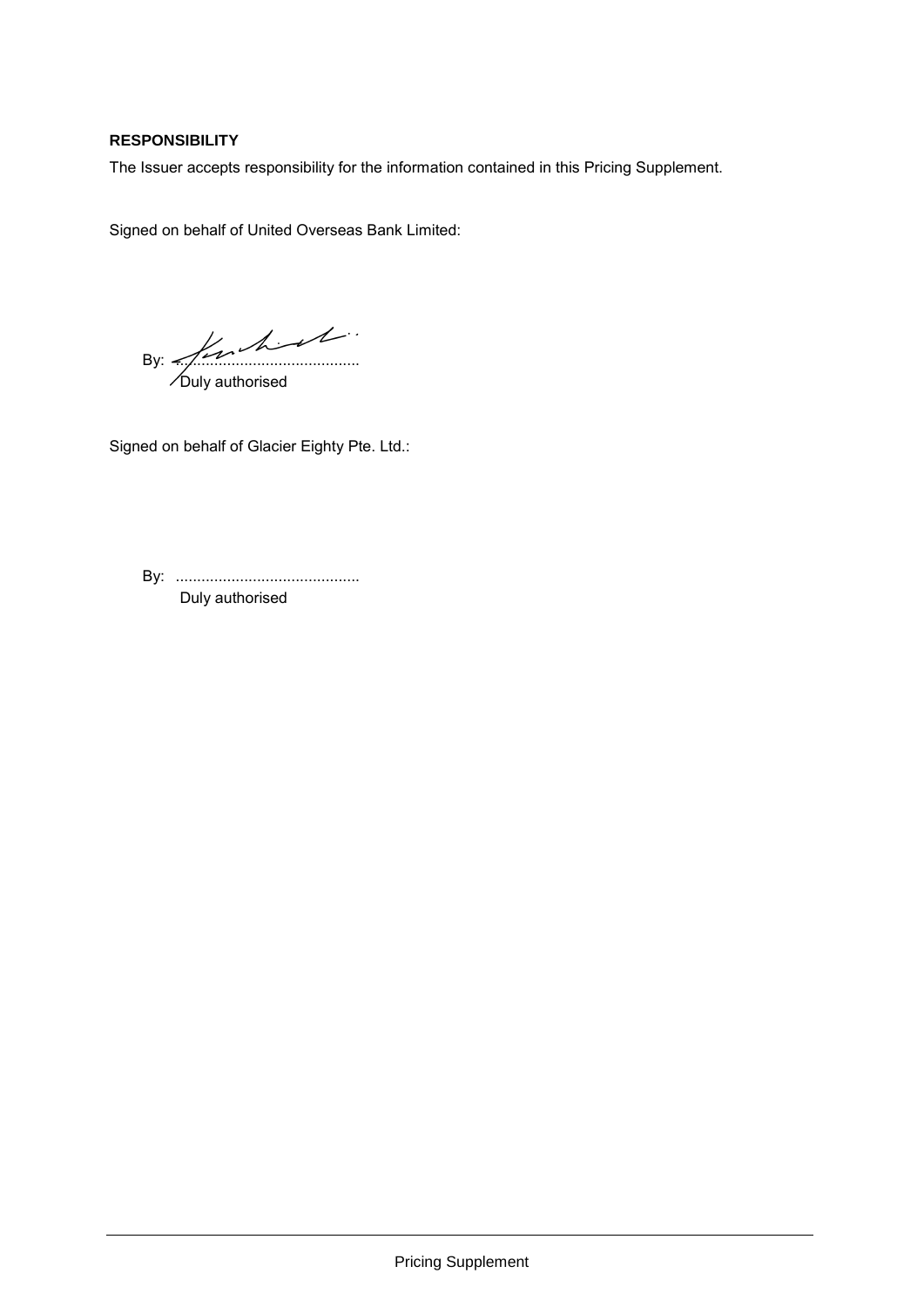## **RESPONSIBILITY**

The Issuer accepts responsibility for the information contained in this Pricing Supplement.

Signed on behalf of United Overseas Bank Limited:

Duly authorised

Signed on behalf of Glacier Eighty Pte. Ltd.:

 $\mathbf{z}$ Duly authorised Yeoh Kar Choo Sharon

Director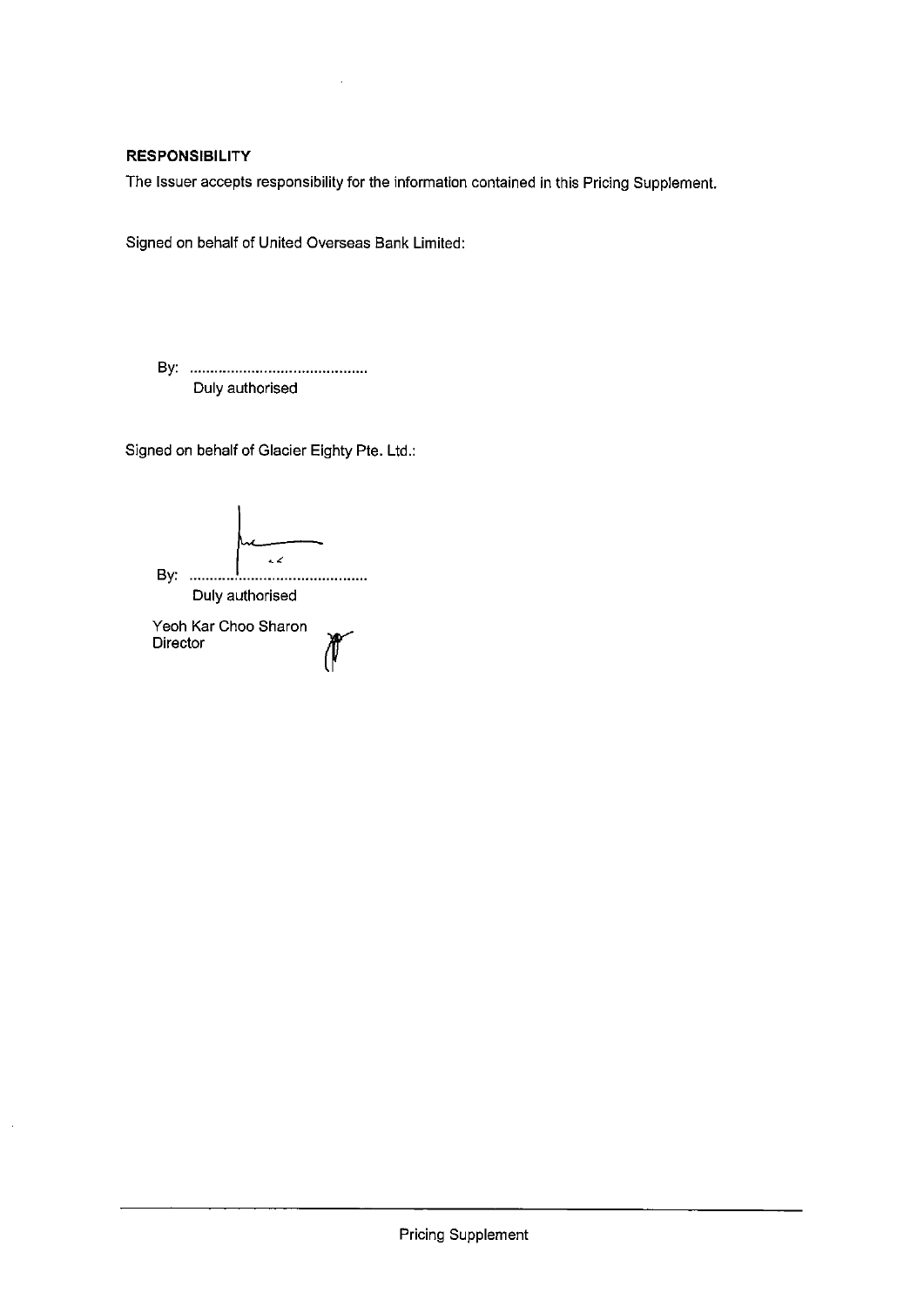# **PART B – OTHER INFORMATION**

#### 25 **LISTING AND ADMISSION TO TRADING**

| Admission to trading: | Application is expected to be made by the<br>Issuer (or on its behalf) for the Covered Bonds |
|-----------------------|----------------------------------------------------------------------------------------------|
|                       | to be admitted to trading on SGX-ST with                                                     |
|                       | effect from one business day after issuance.                                                 |
|                       |                                                                                              |

### 26 **RATINGS**

Ratings: The Covered Bonds to be issued are expected to be rated:

S&P: AAA

Moody's: Aaa

## 27 **INTERESTS OF NATURAL AND LEGAL PERSONS INVOLVED IN THE ISSUE/OFFER**

Save for any fees payable to the Managers, so far as the Issuer is aware, no person involved in the offer of the Covered Bonds has an interest material to the offer. The Managers and their affiliates have engaged, and may in the future engage, in investment banking and/or commercial banking transactions with, and may perform other services for, the Issuer and the CBG and their affiliates in the ordinary course of business.

#### 28 *Fixed Rate Covered Bonds only* **– YIELD**

|    | Indication of yield:                                                                                                                                   | $0.124$ per cent.                                                                                                         |
|----|--------------------------------------------------------------------------------------------------------------------------------------------------------|---------------------------------------------------------------------------------------------------------------------------|
|    |                                                                                                                                                        | The yield is calculated at the Issue Date on the<br>basis of the Issue Price. It is not an indication<br>of future yield. |
| 29 | <b>OPERATIONAL INFORMATION</b>                                                                                                                         |                                                                                                                           |
|    | ISIN:                                                                                                                                                  | XS2345845882                                                                                                              |
|    | Common Code:                                                                                                                                           | 234584588                                                                                                                 |
|    | <b>CMU Instrument Number:</b>                                                                                                                          | Not Applicable                                                                                                            |
|    | Any clearing system(s) other than<br>Euroclear Bank SA/NV, Clearstream<br>Banking, S.A., the CMU and CDP and<br>the relevant identification number(s): | Not Applicable                                                                                                            |
|    | Delivery:                                                                                                                                              | Delivery against payment                                                                                                  |
|    | Names and addresses of additional<br>Paying Agent(s) (if any):                                                                                         | Not Applicable                                                                                                            |
|    |                                                                                                                                                        |                                                                                                                           |

#### 30 **DISTRIBUTION**

(i) Method of distribution: Syndicated